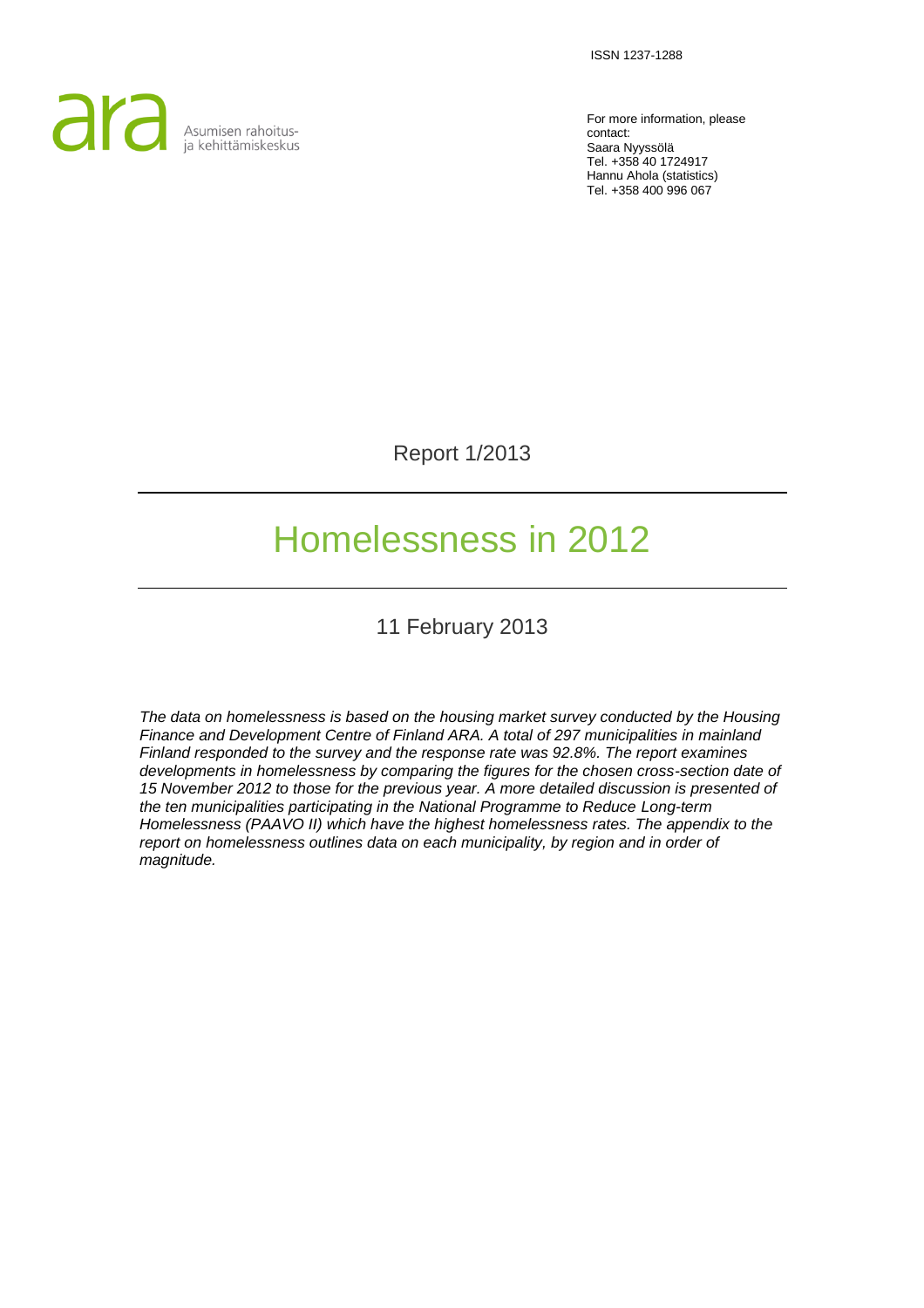# **Homelessness in Finland in 2012**

## **Upward trend in homelessness**

According to the housing market survey by ARA, at the end of 2012 there were 450 homeless families and 7,850 single homeless people in Finland<sup>1</sup>. The number of single homeless people rose by 300 compared to the previous year (3.7%). In Helsinki, the number of homeless people increased by 700; elsewhere in the country, there was a reduction of 400 people.

Homelessness has been monitored since 1987, when the number of homeless people in Finland stood at over 16,000. The current level of approximately 8,000 homeless people has remained largely unchanged for the last 10 years (Figure 1).



*Figure 1. Number of homeless people in 1987–2012*

Homelessness was reported in 157 municipalities. In the majority of cases, the number of homeless people amounted to less than 10. In the case of 60 municipalities, at least 10 people, and in 35 municipalities at least 20 people were without a home.

For statistics on homelessness by municipality, see Annex 1.

 $\overline{a}$ 1 These figures should be treated with caution, since municipalities compile statistics in various ways and not all are able to provide precise figures on homelessness. For more information on homelessness statistics, see the ARA Report 2|2010 **Selvitys pitkäaikaisasunnottomuuden määrittelystä ja raportoinnista** (Report on the definition and reporting of long-term homelessness) (available at www.ara.fi>Julkaisut>Raportteja-sarja).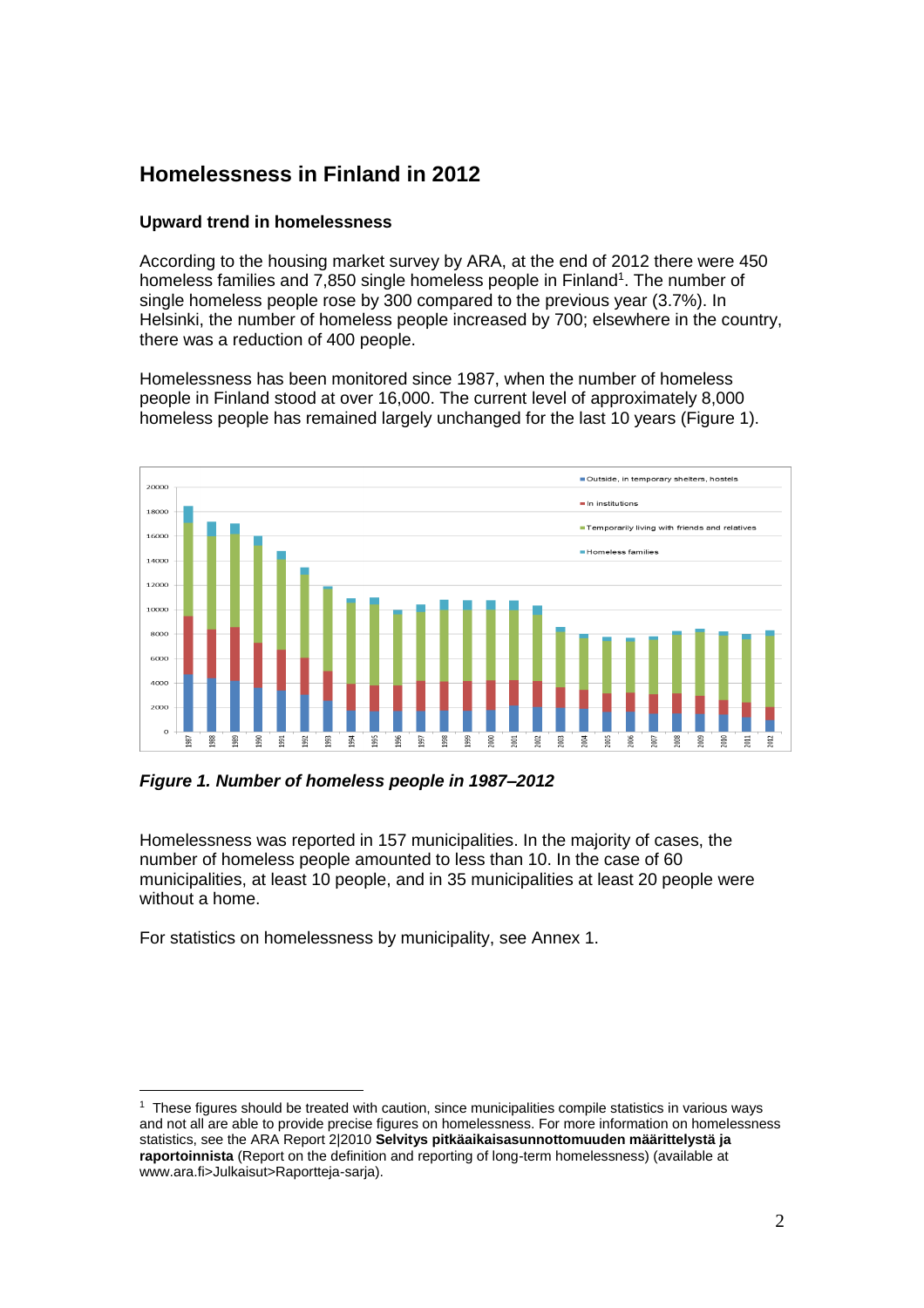## **Homelessness is concentrated in Helsinki**

More than half of the homeless people in Finland live in Helsinki. In mid-November, 4,100 single people and 300 families in Helsinki lacked a permanent place to live. The number of single homeless people grew by over 20% and the number of homeless families by over 35%. One in four homeless people in the whole of Finland and in Helsinki is under 25 years old.

Homelessness decreased in Vantaa, Espoo, Tampere, Jyväskylä, Kuopio and Lahti. In Turku, Oulu and Joensuu, homelessness rates remained almost unchanged. In proportion to the population (per thousand inhabitants), homelessness rates were highest in Helsinki (6.79), Lavia (5.22), Riihimäki (2.98), Kerava (2.17), Espoo (2.16) and Vantaa (2.15). In total, the three municipalities in the capital region, Helsinki, Espoo and Vantaa, accounted for 65 per cent of homeless people in Finland.

More detailed information on homelessness in large cities (cities included in the PAAVO II programme) and measures taken by the cities can be found in the cityspecific tables at the end of the report.

| Municipality                                            | November 2012 | Homeless people on 15 |                |                |           | Change 2012-2011, people |        |                |
|---------------------------------------------------------|---------------|-----------------------|----------------|----------------|-----------|--------------------------|--------|----------------|
|                                                         |               | Single                |                |                | Single    |                          |        |                |
|                                                         |               |                       | under          |                |           |                          | under  |                |
|                                                         | total no.     |                       | $25 -$         |                | total no. |                          | $25 -$ |                |
|                                                         | $\circ$ f     | long-term             | years-         | homeless       | of        | long-term                | years- | homeless       |
|                                                         | homeless      | homeless*             | old            | families       | homeless  | homeless*                | old    | families       |
| Helsinki*                                               | 4,100         | 1,415                 | 1100           | 300            | 700       | 175                      | 530    | 80             |
| Vantaa                                                  | 442           | 125                   | 129            | 56             | $-103$    | $-23$                    | 29     | -9             |
| <b>Espoo</b>                                            | 554           | 247                   | 125            | 33             | $-70$     | -89                      | 9      | 16             |
| Tampere                                                 | 322           | 64                    | 71             | 17             | $-29$     | $-32$                    | 5      | $\mathbf 0$    |
| Turku                                                   | 224           | 149                   | 35             | 0              | $-4$      | $-2$                     | 7      | $\mathbf 0$    |
| Kuopio                                                  | 185           | 44                    | 44             | 1              | $-35$     | $-11$                    | -3     | $-1$           |
| Oulu                                                    | 38            | 32                    | 0              | 0              | $-2$      | 1                        | $-2$   | $\mathbf 0$    |
| Jyväskylä                                               | 143           | 40                    | 50             | 10             | $-39$     | $\overline{2}$           | $-13$  | 8              |
| Lahti                                                   | 129           | 65                    | 33             | 0              | $-51$     | $-13$                    | 6      | $-20$          |
| Joensuu                                                 | 101           | 22                    | 33             | $\overline{c}$ | 1         | 5                        | 7      | $-1$           |
| <b>Total</b>                                            | 6,238         | 2,203                 | 1,620          | 419            | 368       | 13                       | 575    | 73             |
| Other municipalities<br>with high<br>homelessness rates |               |                       |                |                |           |                          |        |                |
| Kerava                                                  | 75            | 40                    | $\overline{7}$ | 1              | $\Omega$  | $-7$                     | 6      | $-5$           |
| Kotka                                                   | 60            | 35                    | 19             | 0              | $-25$     | -8                       | 2      | $-2$           |
| Pori                                                    | 93            | 42                    | 8              | 2              | $-4$      | $-27$                    | $-11$  | $\mathbf 0$    |
| Riihimäki                                               | 87            | 38                    | 32             | 4              | 1         | 5                        | 9      | $\overline{c}$ |
| <b>Whole country</b>                                    | 7,852         | 2,628                 | 2,049          | 446            | 280       | $-102$                   | 640    | 45             |

#### **Table 1. Municipalities with the highest homelessness rates in 2012**

\*) The number of long-term homeless in Helsinki is an estimate, not an exact figure.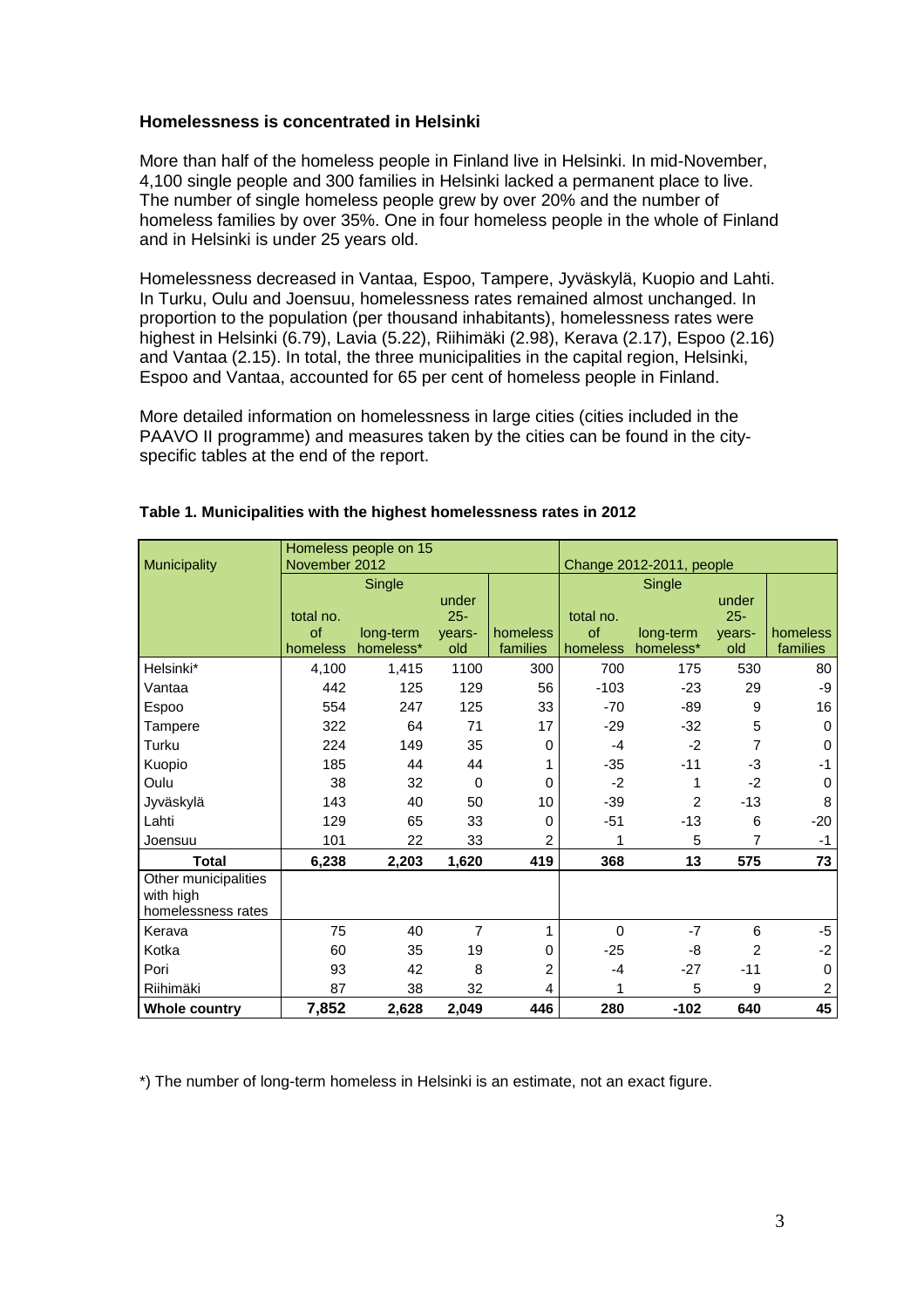## **Homelessness rates among immigrants and young people soared**

Table 2 illustrates that, in five years, homelessness has decreased among all groups except the group of people *living temporarily with friends and relatives*, where it has increased by 1,000 people (20%). The situation has been worsened by the crowded rental market in Helsinki, which makes it harder for young people to obtain a rental apartment. In 2012, there were more than 2,000 young homeless people under the age of 25 in Finland. More than half of them are in Helsinki, where the number of young homeless people nearly doubled (93%) from the previous year.

The number of single homeless immigrants exceeded 1,000 people for the first time in 2011. By 2012, their number had already increased to 1,500 and their share of all homeless people to nearly 20 per cent. Nearly half of homeless families are immigrants. The increase in immigration poses a challenge to Helsinki in particular, where the number of homeless immigrants rose by 400 people in one year. Among homeless immigrants in the whole of Finland, three in four people, and two in three homeless families, are looking for an apartment in Helsinki.

|                                        |       |       |       |       |       | Change   |
|----------------------------------------|-------|-------|-------|-------|-------|----------|
|                                        |       |       |       |       |       | year-on- |
|                                        | 2008  | 2009  | 2010  | 2011  | 2012  | year     |
| Outdoors, staircases,<br>shelters etc. | 488   | 441   | 446   | 400   | 361   | $-9.8%$  |
| In hostels or boarding<br>houses       | 1,028 | 1,021 | 984   | 821   | 604   | $-26.4%$ |
| In various institutions                | 1,404 | 1,271 | 1,003 | 965   | 853   | $-11.6%$ |
| Released prisoners<br>without housing  | 240   | 224   | 187   | 206   | 234   | 13.6%    |
| Temporarily living with                |       |       |       |       |       |          |
| friends and relatives                  | 4,795 | 5,196 | 5,257 | 5,180 | 5,795 | 11.9%    |
|                                        |       |       |       |       |       |          |
| Single homeless in total               | 7,955 | 8,153 | 7,877 | 7,572 | 7,847 | 3.6%     |
| - women                                | 1,494 | 1,588 | 1,383 | 1,578 | 1,893 | 20.0 %   |
| - under 25-year-olds                   | 1,319 | 1,498 | 1,375 | 1,409 | 2,049 | 45.4%    |
| - immigrants                           | 356   | 532   | 707   | 1,020 | 1,550 | 52.0%    |
| <b>Homeless families</b>               | 299   | 324   | 349   | 423   | 446   | 5.4%     |
| immigrants                             | 39    | 97    | 141   | 166   | 211   | 27.1%    |

## **Table 2. The number of homeless by group in 2008–2011**

Among women, homelessness increased by around 300 people from 2011. The gender gap among the homeless is narrowing at an increasingly rapid pace: in 2011, women's share of homeless people exceeded 20% for the first time, and last year their share rose to 24.1%.

In 2012, municipalities arranged housing for 3,300 single homeless people and for 490 families. Among them, over 1,100 people had been long-term homeless.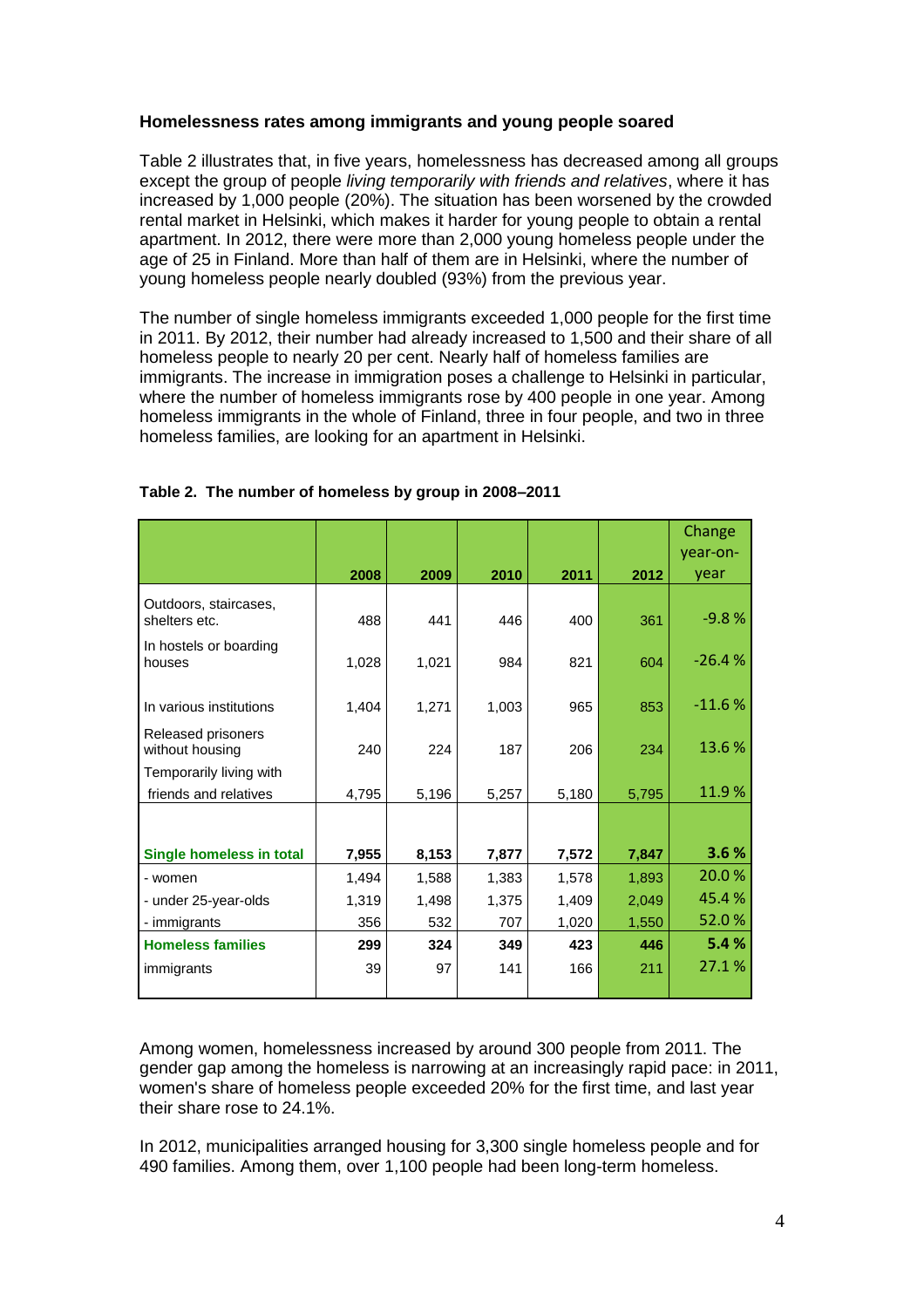## **Long-term homelessness falls slightly**

Since 2008, long-term homelessness has been surveyed using the ARA housing market survey. People whose *homelessness has become extended or threatens to become so, for social or health-related reasons, to over a year, or who have been homeless recurrently during the past three years, are referred to as the long-term* homeless*.* In many cases, ordinary housing solutions do not work for the long-term homeless; instead, they need support and various housing support services.

At the end of 2012, over a third of single homeless people, 2,630 people, were longterm homeless. Long-term homelessness decreased in the whole of Finland by approximately 100 people (3.7%). In Helsinki, the estimated number of long-term homeless was 1,415 in November. This figure had increased by 175 people, but was about 100 people less than in 2008. In Espoo, long-term homelessness reduced by 89 people and in Tampere by 32 people. Two-thirds of the long-term homeless are in the capital region.



*Figure 2 Homelessness and long-term homelessness in 2008–2012* 

## **PAAVO I – halving long-term homelessness**

PAAVO I, the programme to reduce long-term homelessness (2008–2011) had the aim of halving long-term homelessness, using the number of dwellings as an indicator. The aim of the programme was to provide 1,250 new units, in sheltered or supported housing, for the long-term homeless. **Helsinki, Espoo, Vantaa, Tampere, Turku, Lahti, Jyväskylä, Kuopio, Joensuu** and **Oulu** participated in the programme.

Table 3 shows the share of housing production financed by ARA in 2008–2012 for the elimination of long-term homelessness in the cities that have signed the letter of intent to achieve this goal. During this period, the signatory cities received around 64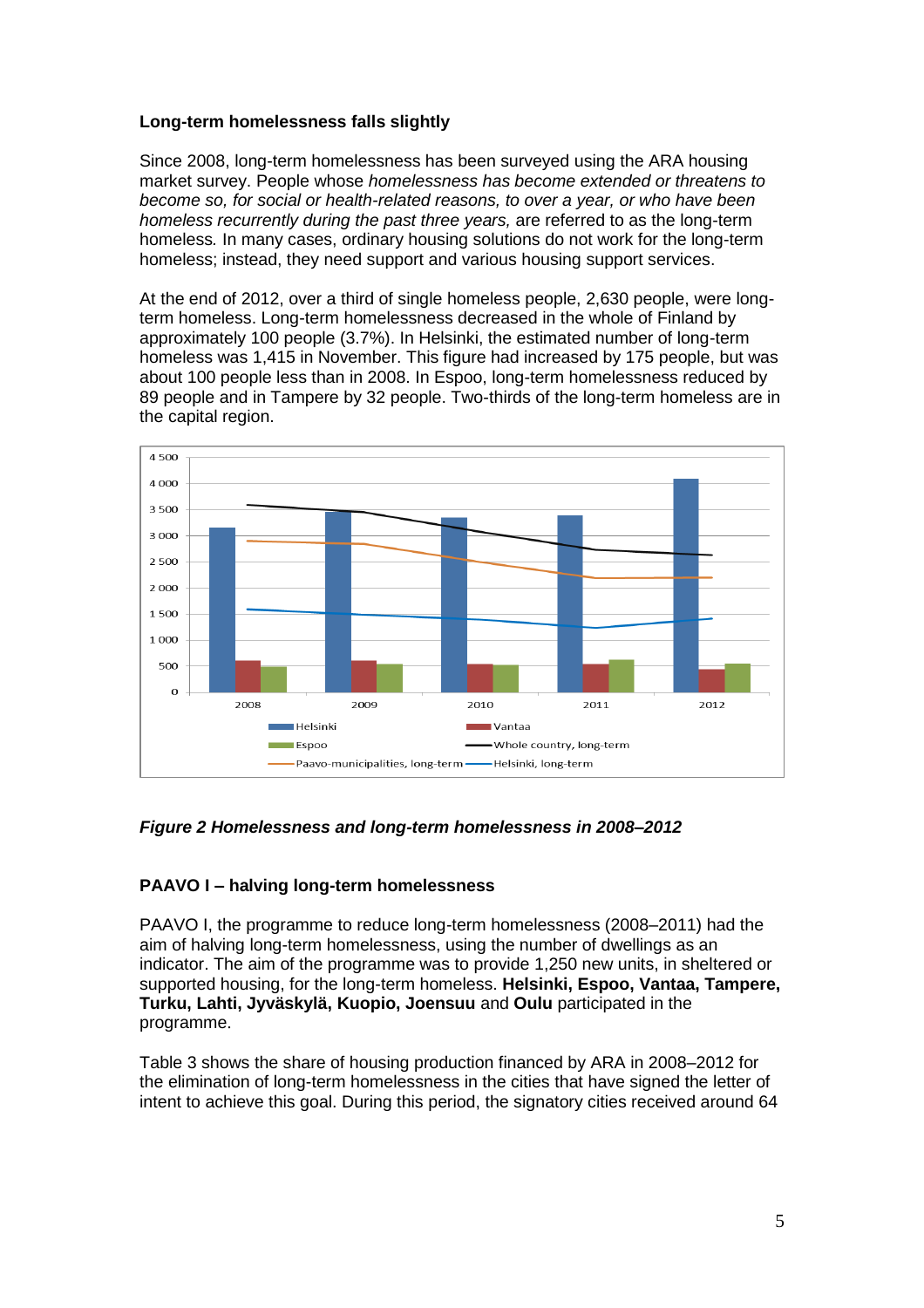million euros<sup>2</sup> in investment grants from ARA for the construction, renovation or acquisition of over 1,600 dwellings. ARA can grant a maximum of 50 per cent of the project's approved costs as a subsidy for housing projects intended for the long-term homeless. Although the quantitative targets set for dwellings were exceeded during PAAVO I, long-term homelessness was not halved.

| Municipality | new<br>construction | renov./acquisition | total |
|--------------|---------------------|--------------------|-------|
| Espoo        | 166                 | 125                | 291   |
| Helsinki     | 307                 | 433                | 740   |
| Joensuu      | 48                  |                    | 48    |
| Jyväskylä    |                     | 38                 | 38    |
| Kuopio       | 65                  | 10                 | 75    |
| Lahti        | 71                  |                    | 71    |
| Oulu         | 24                  |                    | 24    |
| Tampere      | 169                 | 49                 | 218   |
| Turku        | 60                  |                    | 60    |
| Vantaa       | 76                  |                    | 76    |
| In total     | 986                 | 655                | 1641  |

**Table 3. Dwellings financed by ARA in the municipalities signatory to the letter of intent in 2008–2012\***

\*) During the period, municipalities may have had other dwellings intended for reducing homelessness. In addition to ARA, Finland's Slot Machine Association (RAY) has granted financing for housing projects for the long-term homeless, for 19 dwellings in Helsinki and 10 dwellings in Espoo.

## **PAAVO II – eliminating long-term homelessness**

 $\overline{a}$ 

The housing policy of Prime Minister Jyrki Katainen's Government aims to ensure a socially and regionally balanced housing market, eliminating long-term homelessness, and developing the standard of living. As specified in the Government Programme, the programme to reduce long-term homelessness (PAAVO II) was continued for the period 2012–2015. Letters of intent were signed with the same cities that participated in the PAAVO I programme. With the exception of Oulu, these ten cities continue to have the highest homelessness rates in the ARA housing market survey.

Financing for investments and support services required for the programme's implementation is secured in cooperation with the Ministry of Social Affairs and Health, the Slot Machine Association RAY and ARA. Under the Government Programme, the improvement of housing conditions for special groups is ensured by maintaining the share of investment grants at the current level of 110 million euros per year, at a minimum, during the period 2012 – 2015. ARA reserves a maximum of 15 million euros a year for the new construction, acquisition and renovation of housing for the long-term homeless. One of the related focus areas is the prevention of homelessness and social exclusion among young people.

<sup>&</sup>lt;sup>2</sup> This figure includes the subsidy allocated for dwellings after the grant decision for the project has been made. Subsidies for other facilities in the properties are not included. For projects at the reservation and partial decision stage, an estimate has been drawn up of the amount of grant applied for.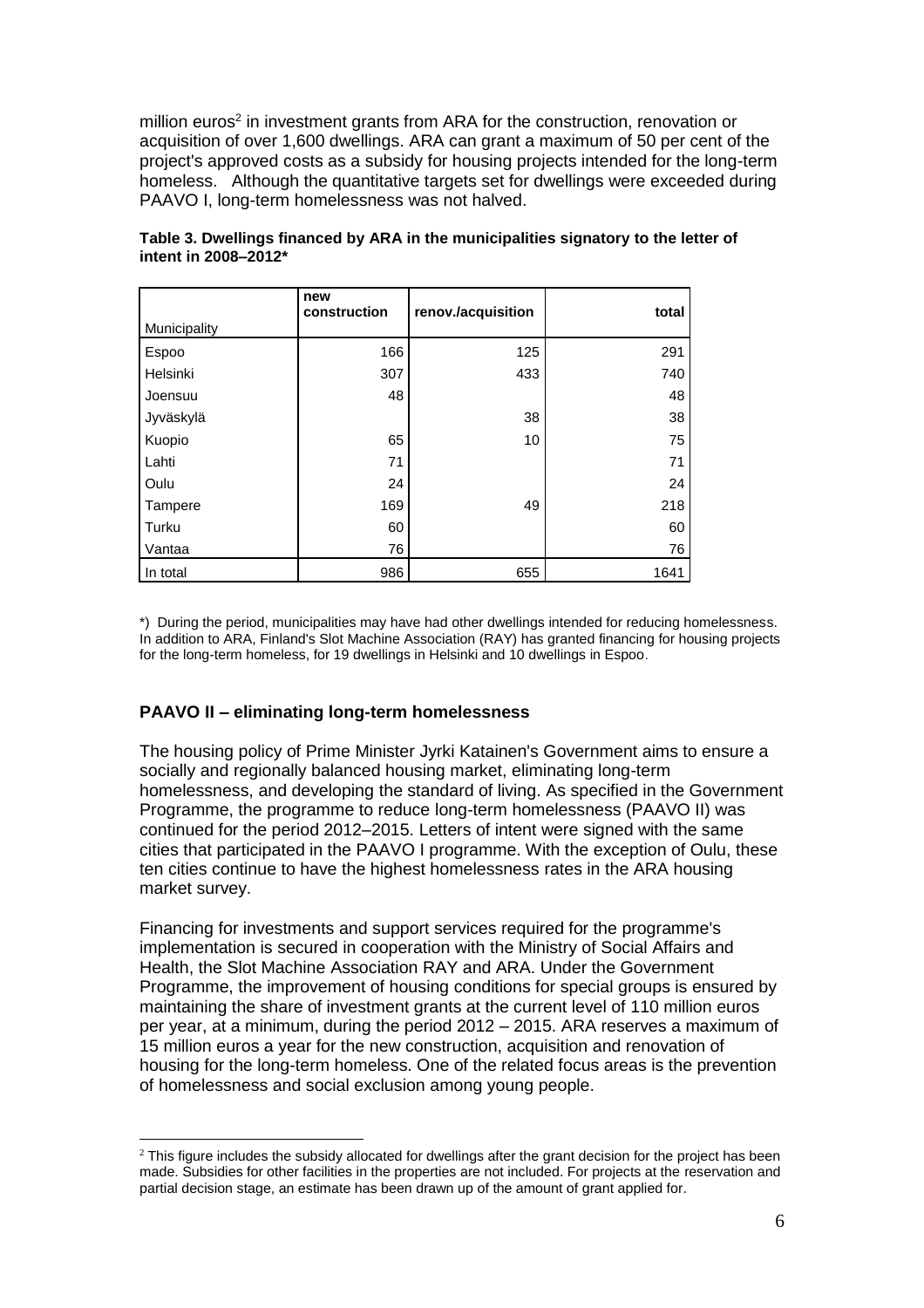## **Housing advisory services become permanent**

The programme to reduce long-term homelessness is also aimed at the prevention of homelessness. Provision of housing advisory services has yielded good results in several municipalities included in the PAAVO programme. Such advisory services include broad-based networked efforts to prevent various housing-related problems and eviction processes. More detailed information on housing advisory services in Helsinki is available on page 9.

According to the Government's housing policy action plan for 2012–2015, housing advisory services will be given permanent status and government subsidies of 0.6 million euros per year, to be granted by ARA, will be allocated for such services. Municipalities, communities and organisations can apply for subsidies, which can be granted to cover 20% of housing advisory service expenses. In 2012, approximately 400,000 euros of financing from ARA was used to support housing advisory services; a third of the allocated amount remained unspent due to the small number of applications.

## **Examination of homelessness in municipalities signatory to the letter of intent**

During the five-year period, Tampere and Oulu made the greatest reduction in homelessness. The number of homeless also fell in Vantaa, Turku and Lahti. In Kuopio, Jyväskylä and Joensuu, homelessness levels have remained unchanged. In Espoo, they increased. The homelessness figures for Helsinki were discussed in the previous chapters. All municipalities participating in the PAAVO programme have managed to reduce long-term homelessness in comparison to the 2008 levels.



*Figure 3. Homelessness in the letter-of-intent municipalities in 2008–2012* 

In the following, the homelessness situation in the letter-of-intent municipalities is examined separately for each city. Data in tables 4–13 is based on the situation on the cross-section date, 15 November 2012, used in the housing market survey. Measures taken by municipalities to reduce homelessness, along with the reasons behind the decrease or increase in homelessness, can be found beneath the table.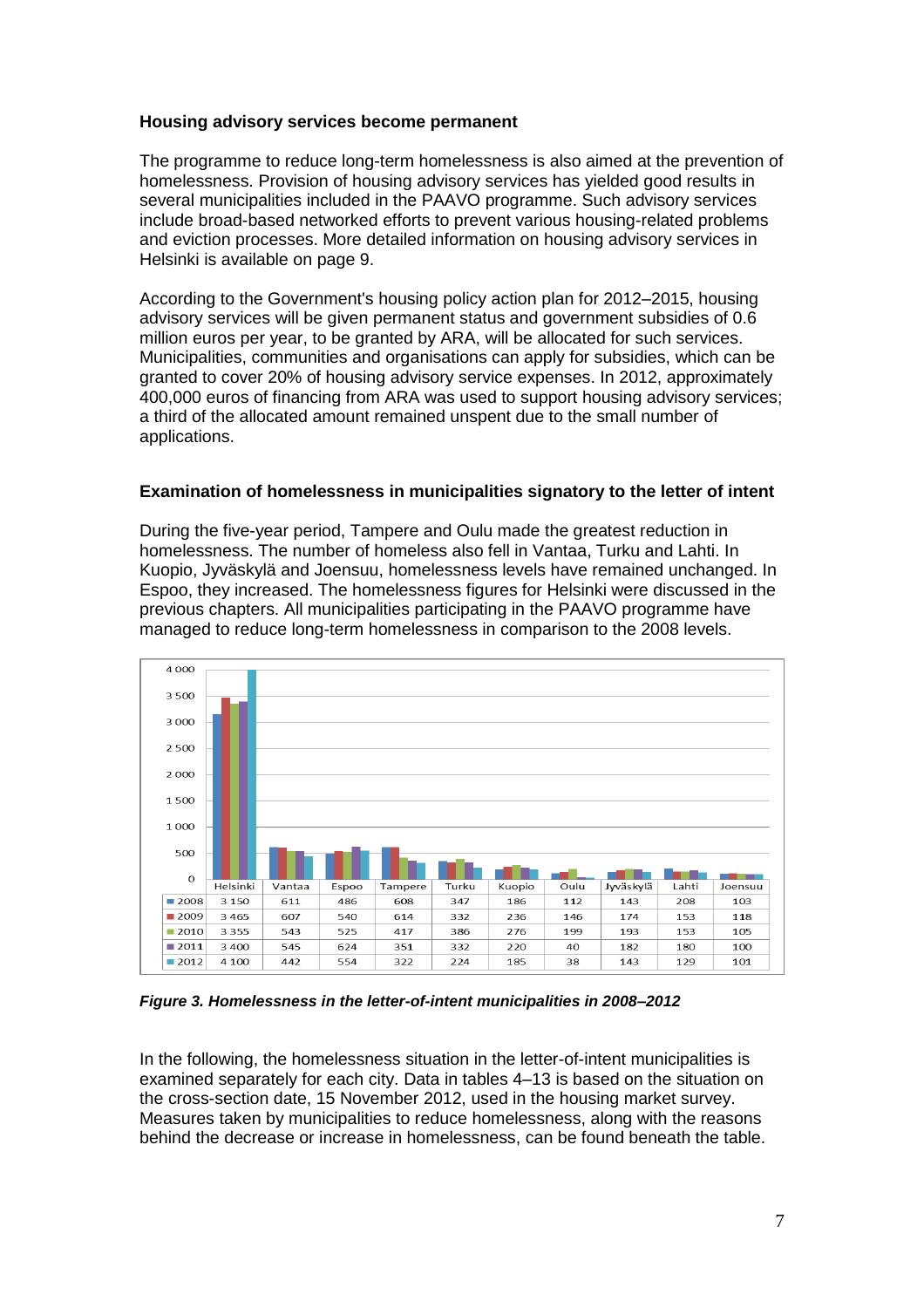|                                                                 | 2011               |                                   |                    | 2012                              |                    | <b>Change (people)</b>            |
|-----------------------------------------------------------------|--------------------|-----------------------------------|--------------------|-----------------------------------|--------------------|-----------------------------------|
| <b>HELSINKI</b>                                                 | Single<br>homeless | of which<br>long-term<br>homeless | Single<br>homeless | of which<br>long-term<br>homeless | Single<br>homeless | of which<br>long-term<br>homeless |
| Outside, in staircases,<br>shelters etc.                        | 105                | 80                                | 100                | 75                                | -5                 | -5                                |
| In hostels, boarding<br>houses                                  | 460                | 230                               | 270                | 110                               | $-190$             | $-120$                            |
| In housing service units,<br>hospitals or other<br>institutions | 300                | 200                               | 300                | 200                               | 0                  | $\mathbf 0$                       |
| Released prisoners (no<br>dwell.)                               | 35                 | 30                                | 35                 | 30                                | 0                  | 0                                 |
| Temporarily with friends<br>or relatives                        | 2,500              | 700                               | 3,395              | 1,000                             | 895                | 300                               |
| <b>HELSINKI in total</b>                                        | 3,400              | 1,240                             | 4,100              | $1,415*$                          | 700                | 175                               |
| Homeless women                                                  | 850                | 420                               | 1,150              | 480                               | 300                | 60                                |
| young people under 25                                           | 570                | 220                               | 1,100              | 280                               | 530                | 60                                |
| immigrants                                                      | 750                | 300                               | 1,150              | 400                               | 400                | 100                               |
| <b>Homeless families</b>                                        | 220                |                                   | 300                |                                   | 80                 |                                   |
| families with children                                          | 176                |                                   | 243                |                                   | 67                 |                                   |
| immigrant families                                              | 140                |                                   | 175                |                                   | 35                 |                                   |
| with children                                                   | 160                |                                   | 230                |                                   | 70                 |                                   |
| Housed by the<br>municipality                                   |                    |                                   |                    |                                   |                    |                                   |
| single homeless                                                 | 906                | 380                               | 979                | 590                               | 73                 | 210                               |
| families                                                        | 292                |                                   | 290                |                                   | -2                 | 0                                 |
| families with children                                          | 320                |                                   | 310                |                                   | $-10$              | 0                                 |

## **Table 4. Comparison data on homelessness in Helsinki in 2011–2012**

#### *Sources of data on homelessness*

*Housing services/rental housing company, customer data from the social services*

*\*) Note from the social services: no reliable estimate is available on the number of longterm homeless people. On 15 November 2012, a total of 510 people categorised as longterm homeless were registered as customers with the social services.*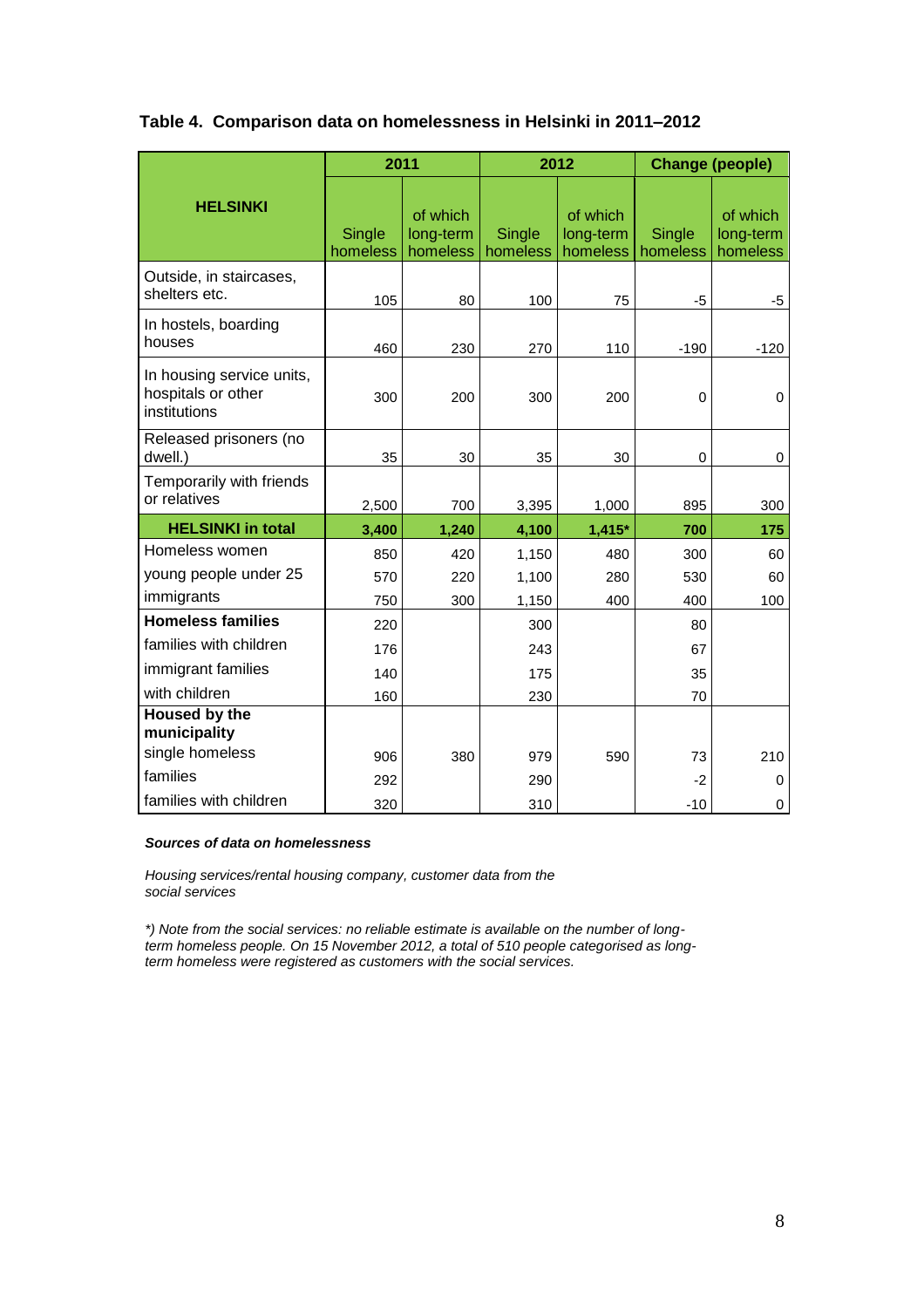#### *Measures taken by the municipality:*

*In 2012, renovation under the programme to reduce long-term homelessness was completed as follows: Finnish Blue Ribbon Foundation's housing service unit at Ruusulankatu 10, 93 units; Finnish Salvation Army's housing service unit at Alppikatu 25, 80 units; and the housing service unit with 98 units at Vanha Viertotie 22, maintained by the homeless support unit of the social services. This property also houses a rehabilitation home of 16 units, for people with mental health problems. The total increase is 269 units. Also, the property owned by Kovaosaisten ystävät ry, located at Kalevankatu 19, is being renovated and will house 32 units. In 2012, the increase in housing units aimed at the longterm homeless was a total of 75 units. A total of 590 long-term homeless have been housed in the municipality.*

#### *Goal-oriented housing advisory services in Helsinki*

*Housing advisory services in Helsinki are housing-related social services aimed at preventing evictions and homelessness. Housing advisers work under the Helsinki Department of Social Services and Health Care in the city's real estate companies, or in local offices of the Department. Key methods include acute interventions when people are faced with the threat of homelessness, as well as extensive, cross-departmental cooperation between public authorities and the service network. A common, permanent framework and agreements have been drawn up for use in the case of rent arrears, to prevent such situations from escalating into unnecessary evictions. Customers in various parts of Helsinki are widely reached through housing advisory services, and tasks have been adjusted to suit the needs of various areas. Over a period of almost three years, there were 14,839 customer contacts in total. Cancelled evictions totalled 245 and 4,300 agreements for the payment of rent arrears were drawn up. A total of 935 people were rehoused. In addition, 953 customers are being followed up on rent arrears. Disturbances and disputes between neighbours have been addressed through efficient work with customers and using networked cooperation. Housing advisory services play a significant role in the prevention of homelessness and social exclusion. Calculated cost savings can be seen in savings in crisis accommodation, in eviction costs incurred by real estate companies, and in public administration.*

#### *Why the homelessness situation in your municipality has improved/worsened?*

*Despite measures aimed at the long-term homeless, homelessness is increasing in Helsinki. The share of young people, women and immigrants in particular, is increasing among homeless people. This concerns temporary homelessness, which manifests itself as an increase in the number of social services customers living temporarily with friends and relatives due to lack of housing. The increase in temporary homelessness is explained by the long-standing difficult housing market situation in Helsinki and increased migration over the past few years. Rental levels of non-subsidised rental housing are high and the production of reasonably priced rental housing has been too low throughout the 2000s, in*  light of the increased demand. Although more state-subsidised rental housing is available *than in the previous year, the housing market situation has remained unchanged or become even more difficult due to increased demand.*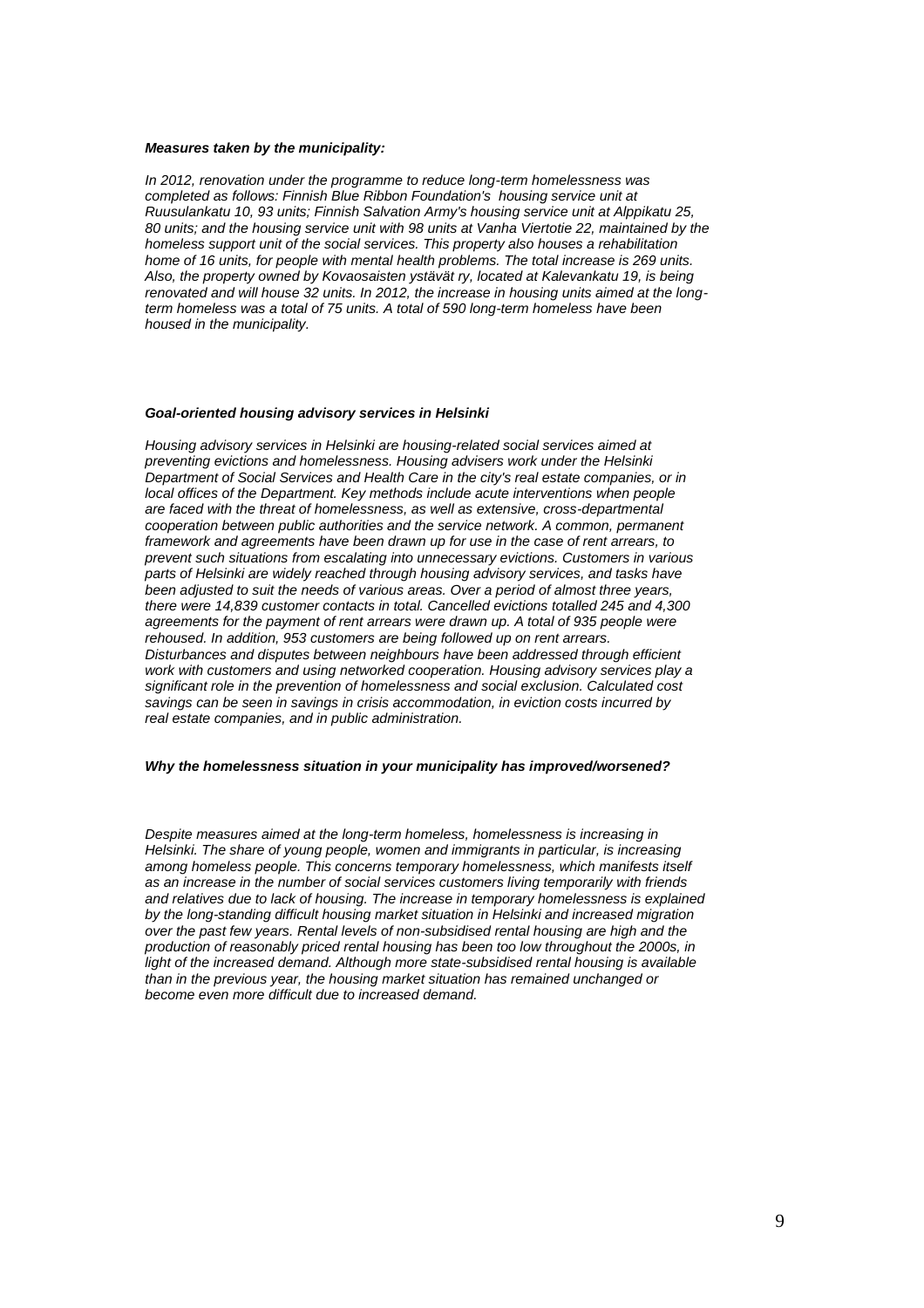|                                                                 | 2011                 |                                   |                    | 2012                              |                    | <b>Change (people)</b>            |
|-----------------------------------------------------------------|----------------------|-----------------------------------|--------------------|-----------------------------------|--------------------|-----------------------------------|
| <b>VANTAA</b>                                                   | Single<br>homeless   | of which<br>long-term<br>homeless | Single<br>homeless | of which<br>long-term<br>homeless | Single<br>homeless | of which<br>long-term<br>homeless |
| Outside, in staircases,<br>shelters etc.                        | 37                   | 16                                | 11                 | 3                                 | $-26$              | $-13$                             |
| In hostels, boarding<br>houses                                  | 35                   | 14                                | 35                 | 17                                | 0                  | 3                                 |
| In housing service units,<br>hospitals or other<br>institutions | 25                   | 7                                 | 29                 | 11                                | 4                  | 4                                 |
| Released prisoners (no<br>dwell.)                               | 25                   | 14                                | 25                 | 5                                 | $\mathbf 0$        | -9                                |
| Temporarily with friends<br>or relatives                        | 423                  | 97                                | 342                | 89                                | -81                | -8                                |
| Vantaa in total                                                 | 545                  | 148                               | 442                | 125                               | $-103$             | $-23$                             |
| Homeless women                                                  | 140                  | 30                                | 133                | 33                                | $-7$               | 3                                 |
| young people under 25                                           | 100                  | 21                                | 129                | 25                                | 29                 | 4                                 |
| immigrants                                                      |                      |                                   | 100                | 20                                |                    |                                   |
| <b>Homeless families</b>                                        | 65                   |                                   | 56                 |                                   |                    |                                   |
| families with children                                          | 130                  |                                   | 13                 |                                   |                    |                                   |
| immigrant families                                              |                      |                                   | 10                 |                                   |                    |                                   |
| with children                                                   | $\ddot{\phantom{a}}$ |                                   |                    |                                   |                    |                                   |
| Housed by the<br>municipality                                   |                      |                                   |                    |                                   |                    |                                   |
| single homeless                                                 | 142                  | 50                                | 240                | 88                                | 98                 | 38                                |
| families                                                        | 0                    |                                   | 14                 |                                   |                    |                                   |
| families with children                                          | $\mathbf 0$          |                                   | 15                 |                                   |                    |                                   |

## **Table 5. Comparison data on homelessness in Vantaa in 2011–2012**

#### *Sources of data on homelessness*

*Customer data system of the Vantaa social and health care services and data on housing applications filed with rental housing company VAV. The number of immigrants is an estimate.*

### *Measures taken by the municipality:*

*In 2012, the construction of VAV Asunnot Oy's housing project for the long-term homeless was completed in Viertola, and construction works for another project in Pähkinärinne are currently underway.*

#### *Why the homelessness situation in your municipality has improved/worsened?*

*The number of homeless people has decreased due to construction of housing aimed at the homeless.*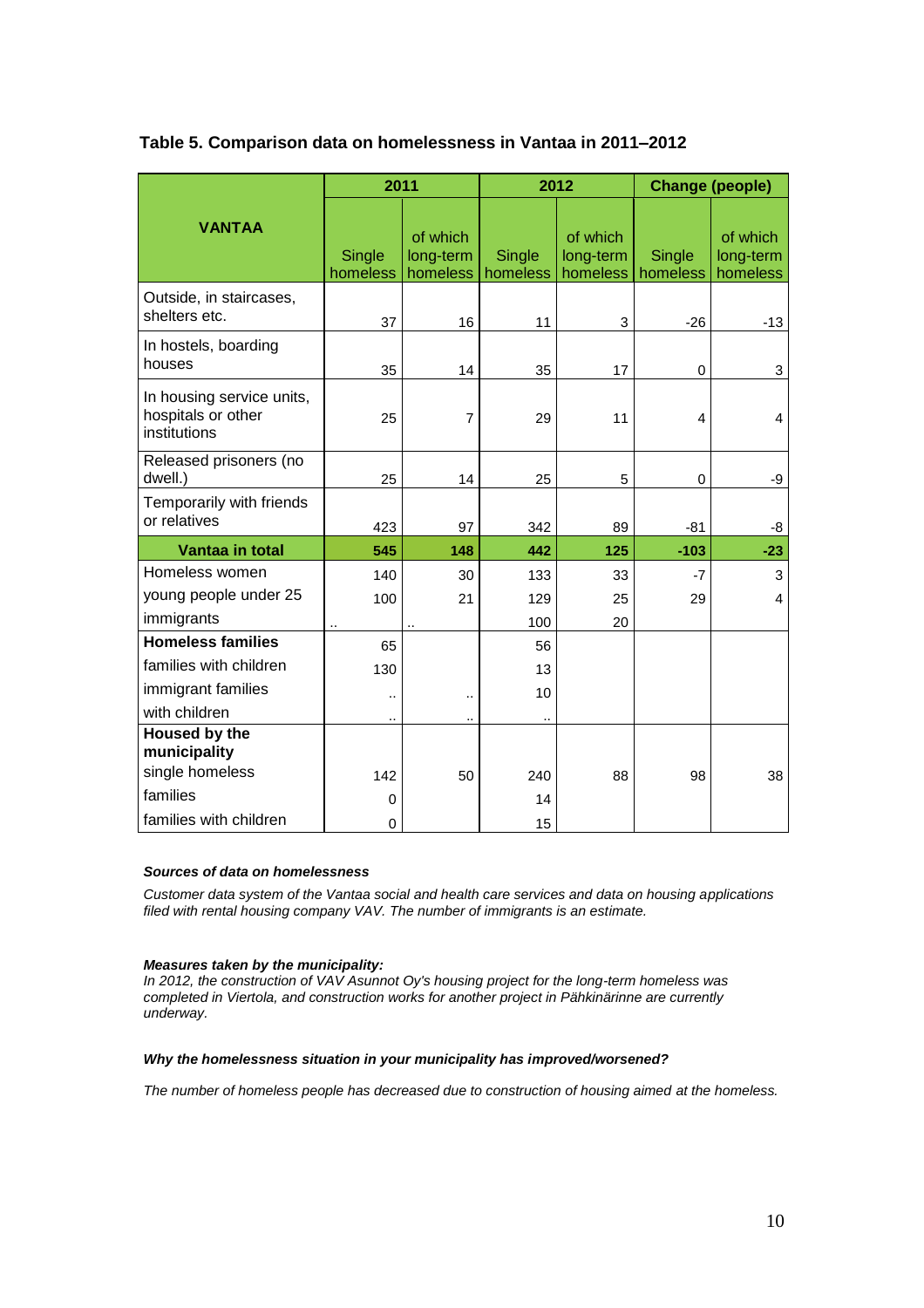| Table 6. Comparison data on homelessness in Espoo in 2011–2012 |
|----------------------------------------------------------------|
|                                                                |

|                                                                 | 2011               |                                   | 2012               |                                   | <b>Change (people)</b> |                                   |
|-----------------------------------------------------------------|--------------------|-----------------------------------|--------------------|-----------------------------------|------------------------|-----------------------------------|
| <b>ESPOO</b>                                                    | Single<br>homeless | of which<br>long-term<br>homeless | Single<br>homeless | of which<br>long-term<br>homeless | Single<br>homeless     | of which<br>long-term<br>homeless |
| Outside, in staircases,<br>shelters etc.                        | 37                 | 30                                | 26                 | 8                                 | $-11$                  | $-22$                             |
| In hostels, boarding<br>houses                                  | 109                | 53                                | 111                | 51                                | $\overline{c}$         | $-2$                              |
| In housing service units,<br>hospitals or other<br>institutions | 35                 | 29                                | 27                 | 12                                | -8                     | $-17$                             |
| Released prisoners (no<br>dwell.)                               | 16                 | 11                                | 6                  | $\overline{4}$                    | $-10$                  | $-7$                              |
| Temporarily with friends<br>or relatives                        | 427                | 213                               | 384                | 172                               | $-43$                  | $-41$                             |
| <b>Espoo in total</b>                                           | 624                | 336                               | 554                | 247                               | $-70$                  | $-89$                             |
| Homeless women                                                  | 120                | 49                                | 130                | 42                                | 10                     | $-7$                              |
| young people under 25                                           | 116                | 21                                | 125                | 45                                | 9                      | 24                                |
| immigrants                                                      | 167                | 47                                | 210                | 83                                | 43                     | 36                                |
| <b>Homeless families</b>                                        | 17                 |                                   | 33                 |                                   | 16                     |                                   |
| families with children                                          | 18                 |                                   | 53                 |                                   | 35                     |                                   |
| immigrant families                                              | 12                 |                                   | 23                 |                                   | 11                     |                                   |
| with children                                                   | 15                 |                                   | 36                 |                                   | 21                     |                                   |
| Housed by the<br>municipality                                   |                    |                                   |                    |                                   |                        |                                   |
| single homeless                                                 | 171                | 67                                | 227                | 110                               | 56                     | 43                                |
| families                                                        | 52                 |                                   | 37                 |                                   | $-15$                  |                                   |
| families with children                                          | 72                 |                                   | 60                 |                                   | $-12$                  |                                   |

#### *Sources of data on homelessness*

*Housing services/rental housing company, customer data from the social services The Population Information System (for checking information)*

#### *Measures taken by the municipality:*

*Extension of the Olarinluoma reception home; the City of Espoo has procured services from special group housing run by other parties.*

#### *Why the homelessness situation in your municipality has improved/worsened?*

*Homelessness, and long-term homelessness in particular, decreased. From 2011, the number of homeless people decreased by 70 people. Completion of the Kuninkaankallio housing service unit owned by the Helsinki Deaconess Institute and the extension to the Olarinluoma reception home contributed to the reduction in long-term homelessness. The construction of supported housing for young people by S-Asunnot was completed in Saunalahti. Homelessness among young people, immigrants and families increased.*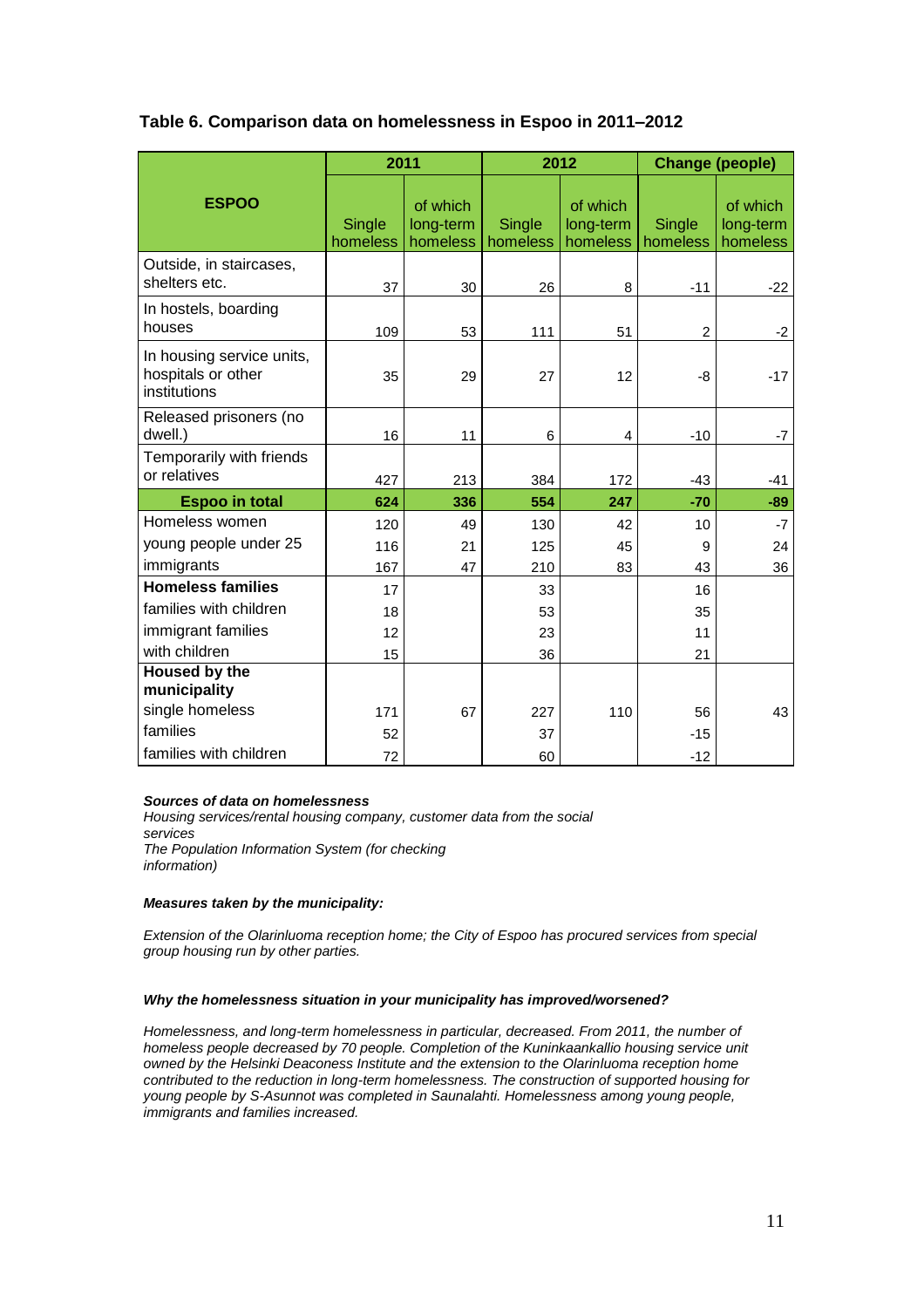|                                                                 | 2011               |                                   |                    | 2012                              |                    | <b>Change (people)</b>            |
|-----------------------------------------------------------------|--------------------|-----------------------------------|--------------------|-----------------------------------|--------------------|-----------------------------------|
| <b>TAMPERE</b>                                                  | Single<br>homeless | of which<br>long-term<br>homeless | Single<br>homeless | of which<br>long-term<br>homeless | Single<br>homeless | of which<br>long-term<br>homeless |
| Outside, in staircases,<br>shelters etc.                        | 17                 | 12                                | 22                 | 9                                 | 5                  | $-3$                              |
| In hostels, boarding<br>houses                                  | 23                 | 12                                | 23                 | 12                                | 0                  | 0                                 |
| In housing service units,<br>hospitals or other<br>institutions | 89                 | 35                                | 73                 | 21                                | $-16$              | $-14$                             |
| Released prisoners (no<br>dwell.)                               | 19                 | 12                                | 28                 | 10                                | 9                  | $-2$                              |
| Temporarily with friends<br>or relatives                        | 203                | 25                                | 176                | 12                                | $-27$              | $-13$                             |
| <b>Tampere in total</b>                                         | 351                | 96                                | 322                | 64                                | $-29$              | $-32$                             |
| Homeless women                                                  | 96                 | 26                                | 93                 | 10                                | $-3$               | $-16$                             |
| young people under 25                                           | 66                 | 10                                | 71                 | 4                                 | 5                  | -6                                |
| immigrants                                                      | 30                 | 1                                 | 26                 | 1                                 | $-4$               | $\Omega$                          |
| <b>Homeless families</b>                                        | 17                 |                                   | 17                 |                                   | 0                  |                                   |
| families with children                                          | 16                 |                                   | 18                 |                                   | $\overline{2}$     |                                   |
| immigrant families                                              | 2                  |                                   | $\Omega$           |                                   | $-2$               |                                   |
| with children                                                   | $\overline{2}$     |                                   | $\Omega$           |                                   | $-2$               |                                   |
| <b>Housed by the</b>                                            |                    |                                   |                    |                                   |                    |                                   |
| municipality                                                    |                    |                                   |                    |                                   |                    |                                   |
| single homeless                                                 | 173                | 27                                | 423                | 52                                | 250                | 25                                |
| families                                                        | 19                 |                                   | 18                 |                                   | $-1$               |                                   |
| families with children                                          | 30                 |                                   | 21                 |                                   | -9                 |                                   |

## **Table 7. Comparison data on homelessness in Tampere in 2011–2012**

#### *Sources of data on homelessness*

*Housing services/rental housing company, customer data from service providers*

*The Population Information System(for checking information) and other sources: prison survey*

#### *Measures taken by the municipality/reasons for the improvement in the situation*

*- Housing service units intended for the homeless, and constructed during the PAAVO I programme period, have continued operating.* 

*- The case management unit has steered homeless people towards housing services.* 

*- Workers within the city's rental housing companies, guidance services for homeless residents, the housing services and adult social services meet on a regular basis to share information and improve and develop cooperation aimed at reducing homelessness.* 

*On 19 June 2012, a committee was established with representation from outpatient mental health services, A-Clinic services, adult social work, housing services and the case management unit. This committee handles and takes on customer cases that are circulating within the housing services, preparing individual plans within a multi-professional team.* 

*- Application for a grant from RAY for dispersed apartments owned by the Y-Foundation, Kuntoutuspolku ry and Silta-Valmennusyhdistys ry.* 

*- The Etuovesta project (sub-project under the programme PAAVO II) launched on 1 January 2012.* 

*- On 6 November 2012, the housing services, the City's rental housing companies and the social services signed common guidelines for the prevention of evictions.*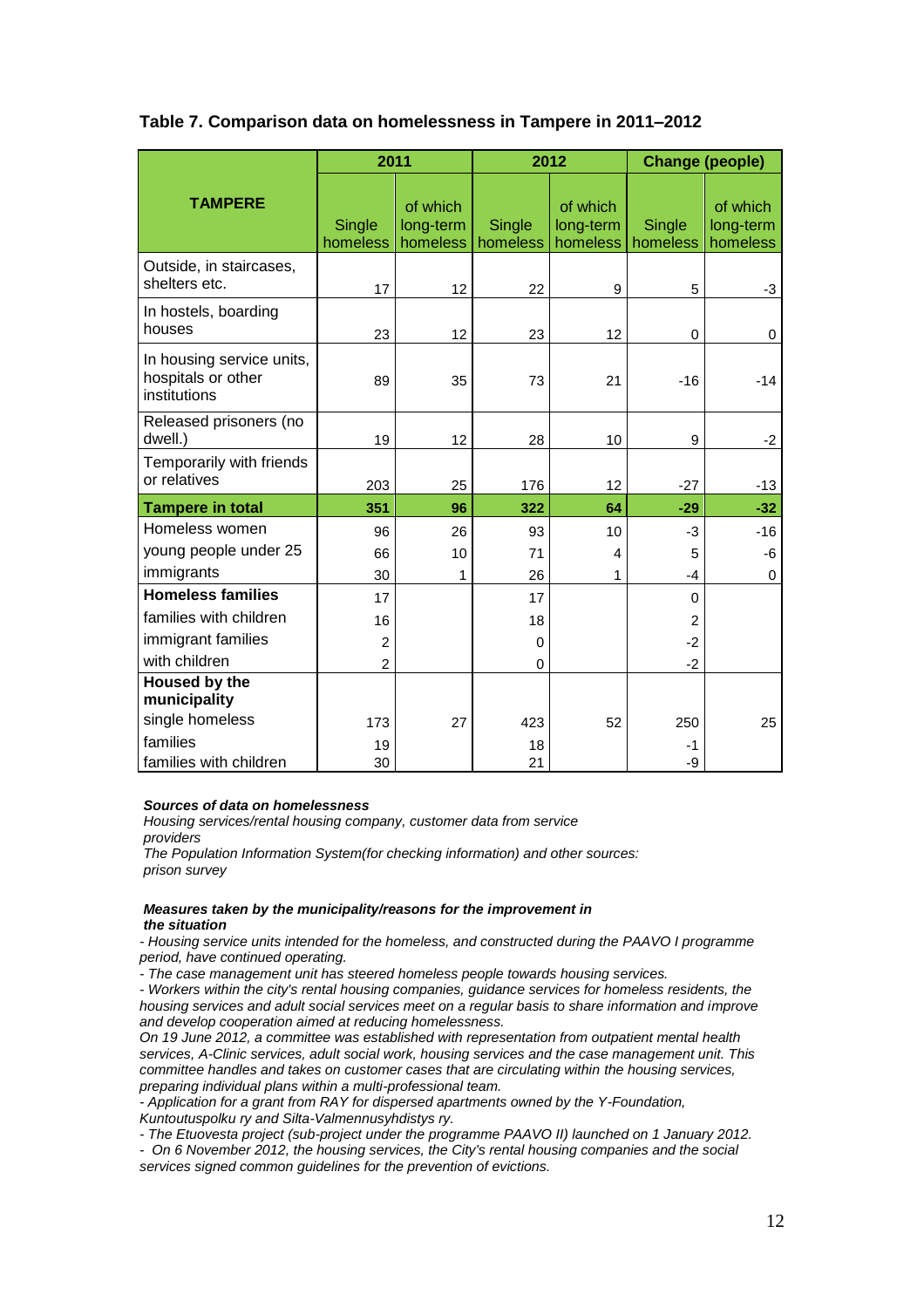|  |  |  |  | Table 8. Comparison data on homelessness in Turku in 2011-2012 |  |  |  |  |  |
|--|--|--|--|----------------------------------------------------------------|--|--|--|--|--|
|--|--|--|--|----------------------------------------------------------------|--|--|--|--|--|

|                                                              | 2011               |                                   | 2012               |                                   | <b>Change (people)</b> |                                   |
|--------------------------------------------------------------|--------------------|-----------------------------------|--------------------|-----------------------------------|------------------------|-----------------------------------|
| <b>TURKU</b>                                                 | Single<br>homeless | of which<br>long-term<br>homeless | Single<br>homeless | of which<br>long-term<br>homeless | Single<br>homeless     | of which<br>long-term<br>homeless |
| Outside, in staircases, shelters<br>etc.                     | 31                 | 0                                 | 12                 | 0                                 | $-19$                  | $\mathbf 0$                       |
| In hostels, boarding houses                                  | 0                  | 0                                 | 0                  | 0                                 | 0                      | 0                                 |
| In housing service units,<br>hospitals or other institutions | 151                | 151                               | 149                | 149                               | $-2$                   | $-2$                              |
| Released prisoners (no dwell.)                               | 1                  | $\mathbf 0$                       | 1                  | 0                                 | 0                      | $\mathbf 0$                       |
| Temporarily with friends or<br>relatives                     | 45                 | $\mathbf 0$                       | 62                 | 0                                 | 17                     | 0                                 |
| <b>Turku in total</b>                                        | 228                | 151                               | 224                | 149                               | $-4$                   | $-2$                              |
| Homeless women                                               | 36                 | 0                                 | 35                 | 0                                 | $-1$                   | $\mathbf 0$                       |
| young people under 25                                        | 28                 | 0                                 | 35                 | 0                                 | 7                      | $\Omega$                          |
| immigrants                                                   | 9                  | 0                                 | 6                  | 0                                 | -3                     | $\mathbf 0$                       |
| <b>Homeless families</b>                                     | $\Omega$           |                                   | $\Omega$           |                                   | $\Omega$               |                                   |
| families with children                                       | 0                  |                                   | 0                  |                                   | 0                      |                                   |
| immigrant families                                           | 0                  |                                   | 0                  |                                   | 0                      |                                   |
| with children                                                | $\Omega$           |                                   | $\Omega$           |                                   | 0                      |                                   |
| Housed by the municipality                                   |                    |                                   |                    |                                   |                        |                                   |
| single homeless                                              | 130                | 0                                 | 127                | 0                                 | -3                     | 0                                 |
| families<br>families with children                           | 43<br>40           |                                   | 25<br>27           |                                   | $-18$<br>$-13$         |                                   |

#### *Sources of data on homelessness*

*Housing services/rental housing company, customer data from the social services*

#### *Measures taken by the municipality:*

*In Turku, the homelessness reduction programme has had the expected results: customers have moved on from sheltered housing to forms of housing with lighter support, based on assessment of their service needs. Supported housing within substance abuse services has been used to an increasing extent. Rent arrears have not*  formed an obstacle to transfer to supported housing within substance abuse services, arranged as outsourced *services. The City's own housing units within substance abuse services have been gradually reduced.*

#### *Why the homelessness situation in your municipality has improved/worsened?*

*The number of homeless people remained unchanged from the previous year, as measured on the cross-section date. While the number of people living outside and in temporary shelters has decreased, there has been an*  increase in those living with friends and relatives due to lack of a home. The number of homeless people under *the age of 25 has remained high, at 15% of the total number of homeless people on the cross-section date. However, if people living in private rental housing receive no support in managing their lives and remaining substance-free, some are likely to become homeless again. In the case of substance abusers with multiple problems, the current services do not meet the service needs of young people.*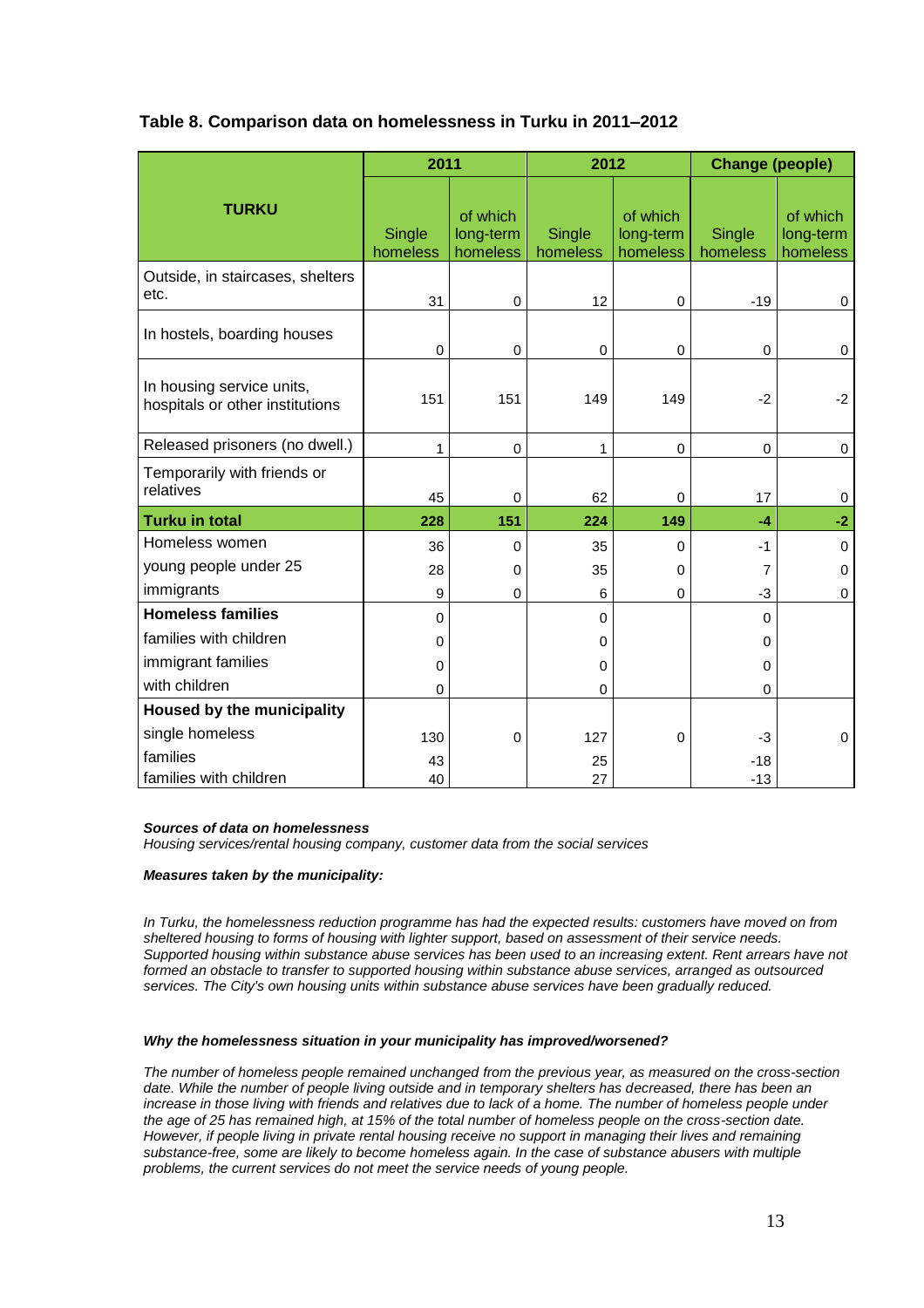|                                                                 | 2011               |                                   |                    | 2012                              |                    | <b>Change (people)</b>            |
|-----------------------------------------------------------------|--------------------|-----------------------------------|--------------------|-----------------------------------|--------------------|-----------------------------------|
| <b>KUOPIO</b>                                                   | Single<br>homeless | of which<br>long-term<br>homeless | Single<br>homeless | of which<br>long-term<br>homeless | Single<br>homeless | of which<br>long-term<br>homeless |
| Outside, in staircases,<br>shelters etc.                        | 3                  | 1                                 | 3                  | 3                                 | $\mathbf 0$        | $\overline{c}$                    |
| In hostels, boarding<br>houses                                  | 10                 | 3                                 | 4                  | 3                                 | -6                 | $\mathbf 0$                       |
| In housing service units,<br>hospitals or other<br>institutions | 81                 | 20                                | 61                 | 13                                | $-20$              | $-7$                              |
| Released prisoners (no<br>dwell.)                               | 12                 | $\pmb{0}$                         | 3                  | $\overline{c}$                    | -9                 | $\overline{c}$                    |
| Temporarily with friends<br>or relatives                        | 114                | 31                                | 114                | 23                                | 0                  | -8                                |
| <b>Kuopio in total</b>                                          | 220                | 55                                | 185                | 44                                | $-35$              | $-11$                             |
| Homeless women                                                  | 44                 | $\mathbf 0$                       | 29                 | 5                                 | $-15$              | 5                                 |
| young people under 25                                           | 47                 | 0                                 | 44                 | 10                                | -3                 | 10                                |
| immigrants                                                      | 8                  | 0                                 | 4                  | 1                                 | -4                 | 1                                 |
| <b>Homeless families</b>                                        | $\overline{2}$     |                                   | 1                  |                                   | $-1$               |                                   |
| families with children                                          | 0                  |                                   | 0                  |                                   | 0                  |                                   |
| immigrant families                                              | 0                  |                                   | 0                  |                                   | 0                  |                                   |
| with children                                                   | 0                  |                                   | 0                  |                                   | $\mathbf 0$        |                                   |
| <b>Housed by the</b><br>municipality                            |                    |                                   |                    |                                   |                    |                                   |
| single homeless                                                 | 131                | 14                                | 135                | 37                                | 4                  | 23                                |
| families                                                        | 8                  |                                   | 0                  |                                   | -8                 |                                   |
| families with children                                          | 5                  |                                   | $\mathbf 0$        |                                   | $-5$               |                                   |

## **Table 9. Comparison data on homelessness in Kuopio in 2011–2012**

#### *Sources of data on homelessness*

*Housing services/rental housing company, customer data from the social services, customer data from service providers, the Population Information System (for checking information),* 

*other sources: Overnight shelter/work therapy association*

#### *Measures taken by the municipality:*

- *The Atte project to prevent evictions and disturbances*
- *- Cooperation by the Criminal Sanctions Agency with prisoners and young people convicted of crime*
- *- Close cooperation with the emergency accommodation service*
- *- Dwellings from the Y-Foundation for homeless people*

#### *Why the homelessness situation in your municipality has improved/worsened?*

*Efficient cooperation among various actors (lessors, service providers, social and health care services) has yielded results.*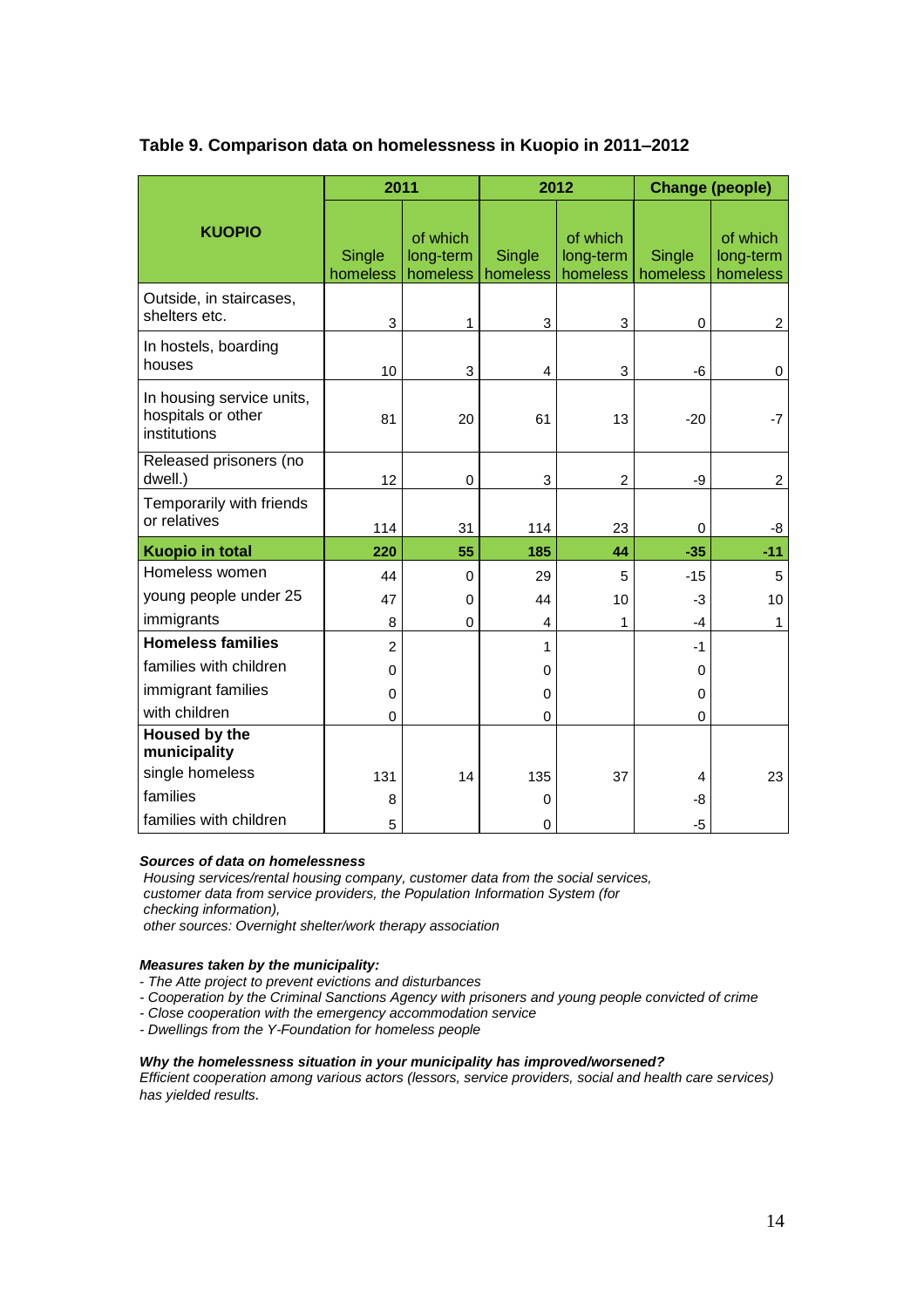|                                                                 | 2011               |                                   |                    | 2012                              |                           | <b>Change (people)</b>            |
|-----------------------------------------------------------------|--------------------|-----------------------------------|--------------------|-----------------------------------|---------------------------|-----------------------------------|
| <b>OULU</b>                                                     | Single<br>homeless | of which<br>long-term<br>homeless | Single<br>homeless | of which<br>long-term<br>homeless | <b>Single</b><br>homeless | of which<br>long-term<br>homeless |
| Outside, in staircases,<br>shelters etc.                        | 40                 | 31                                | 31                 | 28                                | -9                        | $-3$                              |
| In hostels, boarding<br>houses                                  | $\Omega$           | $\mathbf 0$                       | $\mathbf 0$        | $\mathbf 0$                       | $\mathbf 0$               | $\mathbf 0$                       |
| In housing service units,<br>hospitals or other<br>institutions | $\mathbf 0$        | $\mathbf 0$                       | $\mathbf 0$        | $\mathbf 0$                       | $\mathbf 0$               | $\mathbf 0$                       |
| Released prisoners (no<br>dwell.)                               | $\mathbf 0$        | $\mathbf 0$                       | 5                  | $\overline{2}$                    | 5                         | $\overline{2}$                    |
| Temporarily with friends<br>or relatives                        | 0                  | $\mathbf 0$                       | $\overline{c}$     | $\overline{c}$                    | $\overline{2}$            | $\overline{c}$                    |
| <b>Oulu in total</b>                                            | 40                 | 31                                | 38                 | 32                                | $-2$                      | 1                                 |
| Homeless women                                                  | 4                  | 1                                 | 5                  | 0                                 | 1                         | $-1$                              |
| young people under 25                                           | $\overline{2}$     | $\overline{2}$                    | $\Omega$           | $\Omega$                          | -2                        | $-2$                              |
| immigrants                                                      | 0                  | 0                                 | 0                  | 0                                 | $\Omega$                  | $\mathbf 0$                       |
| <b>Homeless families</b>                                        | $\mathbf 0$        |                                   | 0                  |                                   | $\Omega$                  |                                   |
| families with children                                          | 0                  |                                   | 0                  |                                   | 0                         |                                   |
| immigrant families                                              | 0                  |                                   | 0                  |                                   | 0                         |                                   |
| with children                                                   | 0                  |                                   | 0                  |                                   | 0                         |                                   |
| <b>Housed by the</b><br>municipality                            |                    |                                   |                    |                                   |                           |                                   |
| single homeless                                                 | 50                 | 50                                | 113                | $\mathbf 0$                       | 63                        | $-50$                             |
| families                                                        | 5                  |                                   | 1                  |                                   | -4                        |                                   |
| families with children                                          | 6                  |                                   | $\overline{2}$     |                                   | -4                        |                                   |

## **Table 10. Comparison data on homelessness in Oulu in 2011–2012**

#### *Sources of data on homelessness*

*Housing services/rental housing company, customer data from the social services*

#### *Measures taken by the municipality:*

*An operating model has been developed under the programme to reduce long-term homelessness. Using this model, housing is allocated to young people and linked to the provision of intensive support for rehabilitation and housing.* 

*The same operating model is applied to people, usually those with substance abuse problems, who repeatedly use temporary accommodation or reside continuously in such accommodation. They have been assisted in obtaining a dwelling and provided with intensive support.*

#### *Why the homelessness situation in your municipality has improved/worsened?*

*In terms of numbers, the changes are minor.*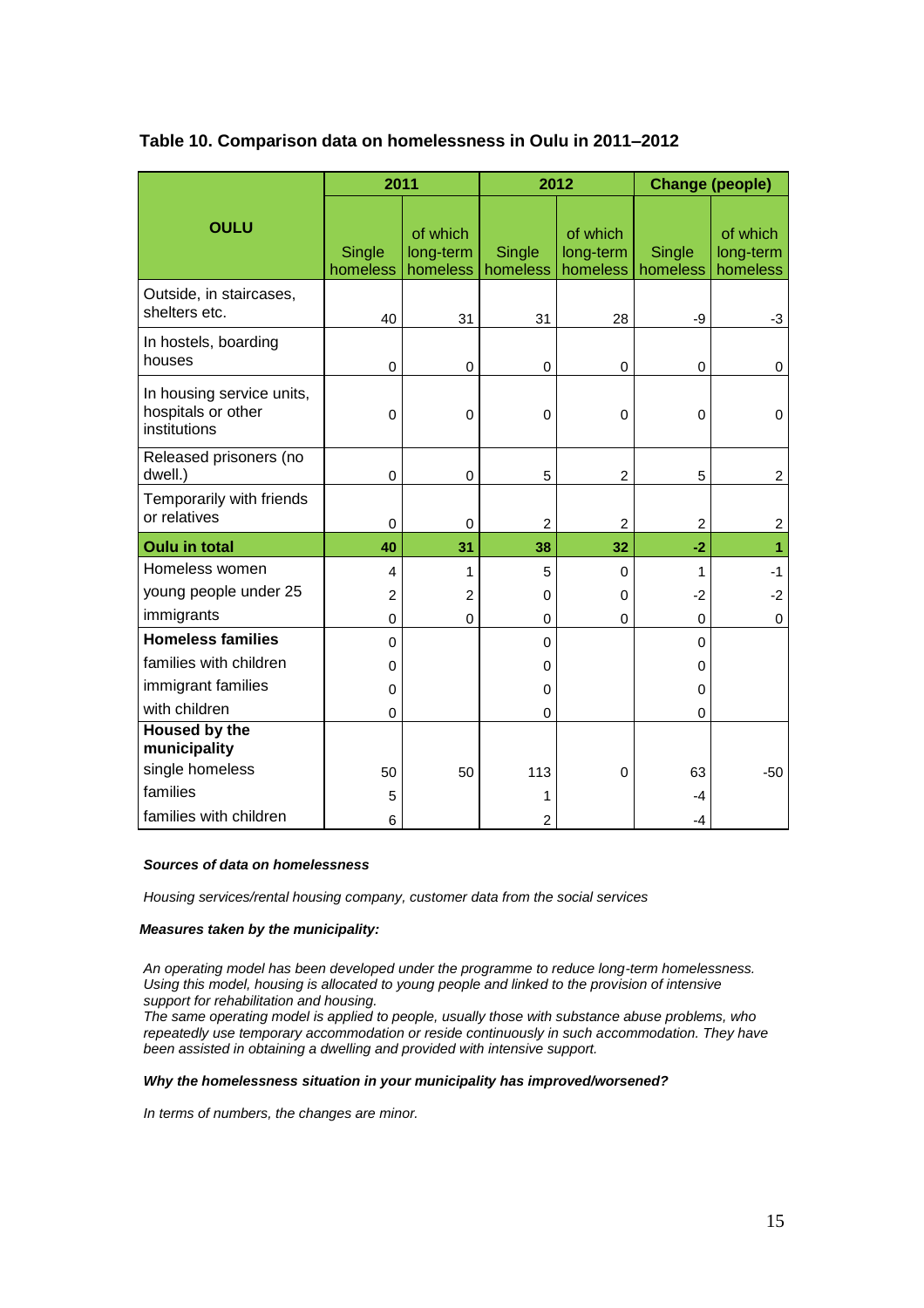|                                                                 | 2011               |                                   | 2012               |                                   | <b>Change (people)</b>    |                                   |
|-----------------------------------------------------------------|--------------------|-----------------------------------|--------------------|-----------------------------------|---------------------------|-----------------------------------|
| <b>JYVÄSKYLÄ</b>                                                | Single<br>homeless | of which<br>long-term<br>homeless | Single<br>homeless | of which<br>long-term<br>homeless | Single<br>homeless        | of which<br>long-term<br>homeless |
| Outside, in staircases,<br>shelters etc.                        | 12                 | 5                                 | 20                 | 8                                 | 8                         | 3                                 |
| In hostels, boarding<br>houses                                  | 1                  | 0                                 | 4                  | 0                                 | $\ensuremath{\mathsf{3}}$ | 0                                 |
| In housing service units,<br>hospitals or other<br>institutions | $\overline{2}$     | 0                                 | 5                  | $\mathbf{1}$                      | 3                         | $\mathbf{1}$                      |
| Released prisoners (no<br>dwell.)                               | $\overline{c}$     | 0                                 | $\overline{4}$     | 1                                 | $\overline{c}$            | $\mathbf{1}$                      |
| Temporarily with friends<br>or relatives                        | 165                | 33                                | 110                | 30                                | $-55$                     | -3                                |
| Jyväskylä in total                                              | 182                | 38                                | 143                | 40                                | $-39$                     | $\overline{2}$                    |
| Homeless women                                                  | 27                 | 5                                 | 27                 | 3                                 | $\Omega$                  | $-2$                              |
| young people under 25                                           | 63                 | 15                                | 50                 | 7                                 | $-13$                     | -8                                |
| immigrants                                                      | 5                  | 0                                 | 14                 | 3                                 | 9                         | 3                                 |
| <b>Homeless families</b>                                        | $\overline{2}$     |                                   | 10                 |                                   | 8                         |                                   |
| families with children                                          | $\mathbf 0$        |                                   | 10                 |                                   | 10                        |                                   |
| immigrant families                                              | 1                  |                                   | $\mathbf 0$        |                                   | $-1$                      |                                   |
| with children                                                   | 1                  |                                   | 0                  |                                   | $-1$                      |                                   |
| <b>Housed by the</b><br>municipality                            |                    |                                   |                    |                                   |                           |                                   |
| single homeless                                                 | 65                 | 14                                | 93                 | 35                                | 28                        | 21                                |
| families                                                        | $\overline{7}$     |                                   | 1                  |                                   | -6                        |                                   |
| families with children                                          | 11                 |                                   | 1                  |                                   | $-10$                     |                                   |

## **Table 11. Comparison data on homelessness in Jyväskylä in 2011–2012**

## *Sources of data on homelessness*

*Housing services/rental housing company, customer data from the social services, customer data from service providers.* 

*Measures taken by the municipality:*

*Jyväskylä participates in the PAAVO I and PAAVO II projects. People are housed and supported through social housing management. In addition, a plan has been drawn up on procedures for preventing evictions and cooperation in eviction situations.*

#### *Why the homelessness situation in your municipality has improved/worsened?*

*See above.*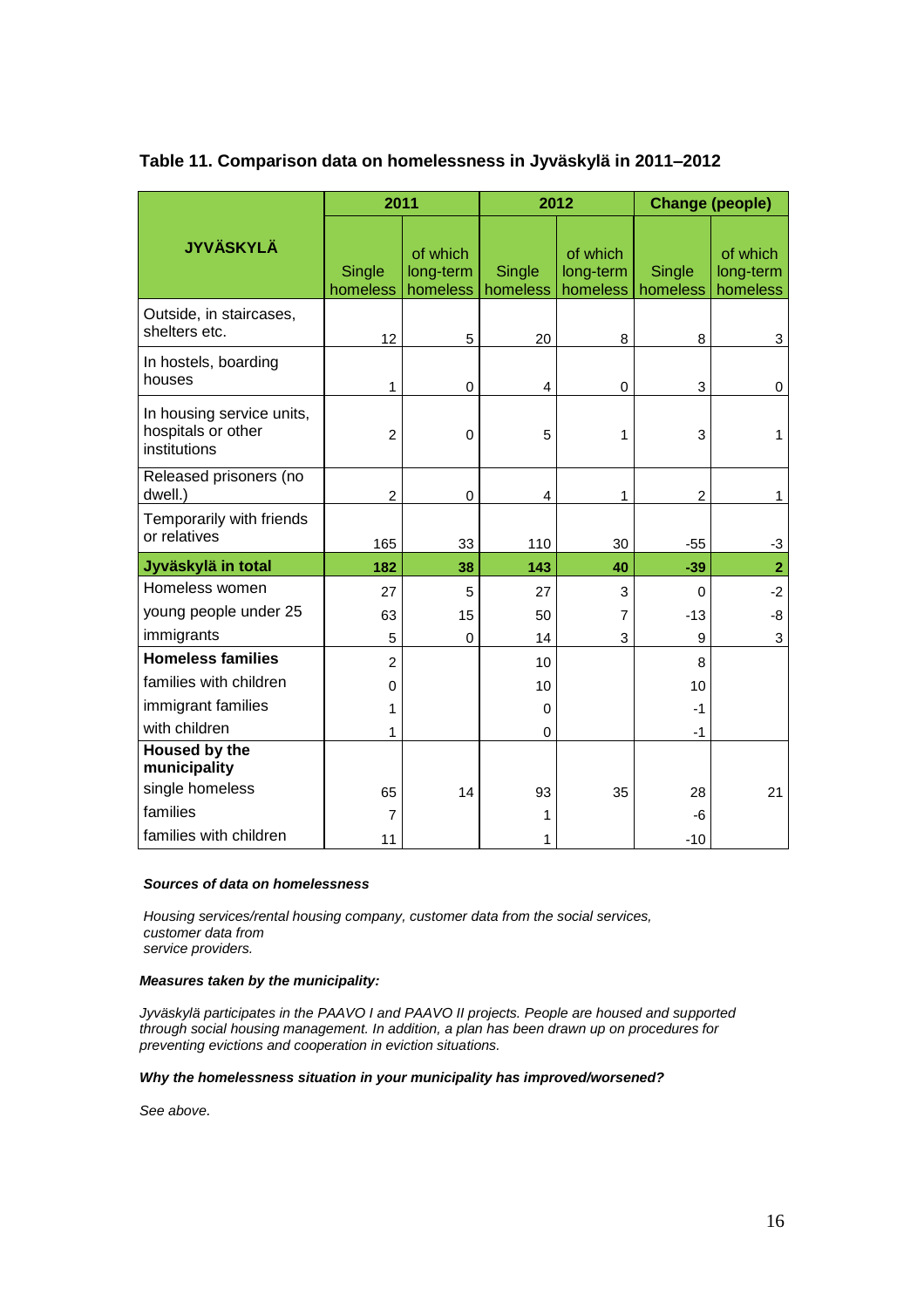|                                                                 | 2011               |                                   | 2012               |                                   | <b>Change (people)</b> |                                   |
|-----------------------------------------------------------------|--------------------|-----------------------------------|--------------------|-----------------------------------|------------------------|-----------------------------------|
| <b>LAHTI</b>                                                    | Single<br>homeless | of which<br>long-term<br>homeless | Single<br>homeless | of which<br>long-term<br>homeless | Single<br>homeless     | of which<br>long-term<br>homeless |
| Outside, in staircases,<br>shelters etc.                        | 16                 | 16                                | 16                 | 10                                | $\mathbf 0$            | -6                                |
| In hostels, boarding<br>houses                                  | 17                 | $\pmb{0}$                         | 0                  | 0                                 | $-17$                  | $\mathbf 0$                       |
| In housing service units,<br>hospitals or other<br>institutions | 23                 | $\mathbf 0$                       | 25                 | 4                                 | $\overline{c}$         | $\overline{4}$                    |
| Released prisoners (no<br>dwell.)                               | $\pmb{0}$          | 0                                 | 0                  | 0                                 | 0                      | 0                                 |
| Temporarily with friends<br>or relatives                        | 124                | 62                                | 88                 | 51                                | $-36$                  | $-11$                             |
| <b>Lahti in total</b>                                           | 180                | 78                                | 129                | 65                                | $-51$                  | $-13$                             |
| Homeless women                                                  | 27                 | 16                                | 16                 | 8                                 | $-11$                  | -8                                |
| young people under 25                                           | 27                 | 10                                | 33                 | 11                                | 6                      | 1                                 |
| immigrants                                                      | $\mathbf{0}$       | 0                                 | 1                  | 0                                 | 1                      | 0                                 |
| <b>Homeless families</b>                                        | 20                 |                                   | 0                  |                                   | $-20$                  |                                   |
| families with children                                          | 5                  |                                   | 0                  |                                   | $-5$                   |                                   |
| immigrant families                                              | 5                  |                                   | 0                  |                                   | $-5$                   |                                   |
| with children                                                   | 5                  |                                   | 0                  |                                   | $-5$                   |                                   |
| Housed by the<br>municipality                                   |                    |                                   |                    |                                   |                        |                                   |
| single homeless                                                 | 70                 | 50                                | 72                 | 24                                | $\overline{c}$         | $-26$                             |
| families                                                        | 1                  |                                   | 0                  |                                   | $-1$                   |                                   |
| families with children                                          | 1                  |                                   | 0                  |                                   | $-1$                   |                                   |

## **Table 12. Comparison data on homelessness in Lahti in 2011–2012**

#### *Sources of data on homelessness*

*Customer data of the social services and service providers*

#### *Measures taken by the municipality:*

*PAAVO II, housing support implemented under the PAAVO II programme and multiprofessional networked cooperation. Creation of new, modern housing models while abandoning old hostels etc. solutions used for housing.*

#### *Why the homelessness situation in your municipality has improved/worsened?*

*Since 2008, determined efforts to reduce homelessness have been aimed in particular at the long-term homeless, in accordance with the national programme to reduce long-term homelessness. During 2012, over 20 detached houses in poor condition were taken out of use. Because we have been unable to find enough suitable new dwellings to replace these, progress in reducing long-term homelessness has been relatively slow. In 2013, an application was made for two new ARA housing projects aimed at the homeless, a total of 52 units.*